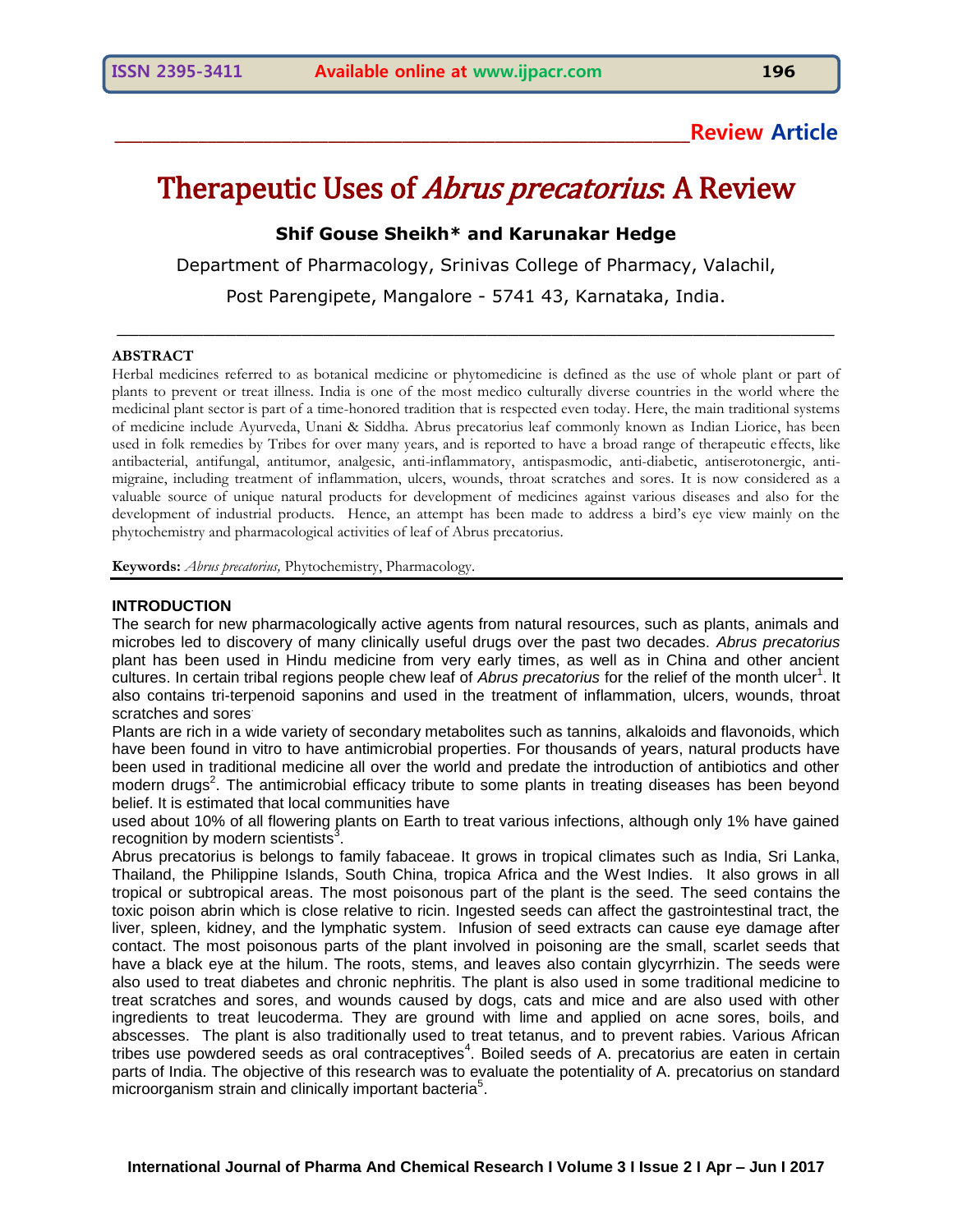

# **Botanical Description**





**International Journal of Pharma And Chemical Research I Volume 3 I Issue 2 I Apr – Jun I 2017**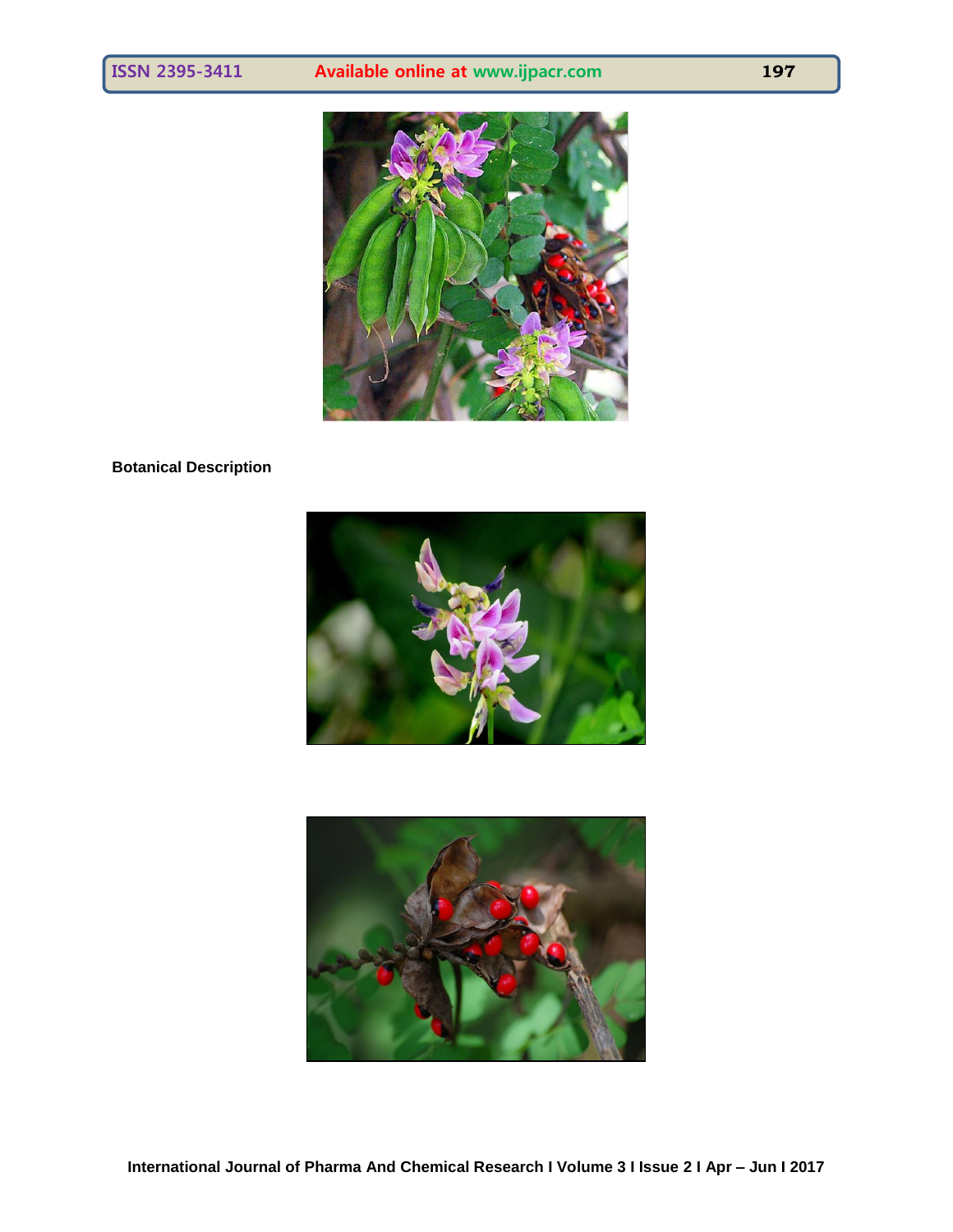



High-climbing, twining, or trailing woody vine with slender herbaceous branches. Leaves alternate, petioled, 5-13 cm (2-5 in) long, even-pinnately compound with 5-15 pairs of leaflets, these oval to oblong, to 1.8 cm (< 1 in) long, with margins entire. Flowers shaped like pea flowers, white to pink or reddish, small, in shortstalked dense clusters at leaf axils. Fruit a short, oblong pod, splitting before falling to reveal 3-8 shiny hard seeds, 6-7 mm (< 1 in) long, scarlet with black bases.

| Class:<br>Order:<br><b>Family:</b> | Magnoliopsida<br>Fabales<br>Fabaceae (Leguminosae)       |
|------------------------------------|----------------------------------------------------------|
| <b>Common Names:</b>               | Rosary pea, crab's eyes, precatory<br>pea, licorice vine |
| Origin:                            | India, and perhaps other parts of<br>tropical Asia       |

#### **Chemical constituents**

Seed - The seeds contain toxic protein; abrusic acid, abrine alkaloid, abraline a glucoside; haemaglutannin, some urease and glycine-like active abrin albuminoid. Seeds potency gets inerted when they are boiled.

Root – The roots contain glycyrrhizin 15 percent and glycerol B present.

Leaf – The leaves contain glycyrrhizin 10 percent and abrin.

Seed coat - The seeds coat contains a red colouring substance.

# **THERAPEUTIC USES**

#### **Antibacterial Activity**

Seven bacterial strains has been isolated from the soil named Escherichia coli, Pseudomonas aeruginosa, Salmonella typhi, Salmonella paratyphi A, Salmonella paratyphi B, Klebsiela pneumonia and Staphylococcus aureus. Antimicrobial activity of different parts of *A. precatorius* like roots, seeds and leaves were studied against all above mentioned bacterial strains<sup>6</sup>. Root extract of A. precatorius was found to be active against the Gram positive organism Staphylococcus aureus. Root extracts possess good antibacterial potential particularly against Staphylococcus aureus. The Minimum Inhibitory Concentration (MIC) of the Petroleum ether extract against Staphlococcus aureus was found to be 0.44 mg/ml (440 μg/ml) and of Methanolic extract was found to be 0.40 mg/ml (400 μg/ml) against same. It was considered that if the extracts displayed an MIC less than 100 μg/ml, the antimicrobial activity was good; from 100 to 500 μg/ml the antimicrobial activity was moderate; from 500 to 1000 μg/ml the antimicrobial activity was weak; over 1000 μg/ml the extract was considered inactive. Thus, the antimicrobial activity of the root extract is moderate.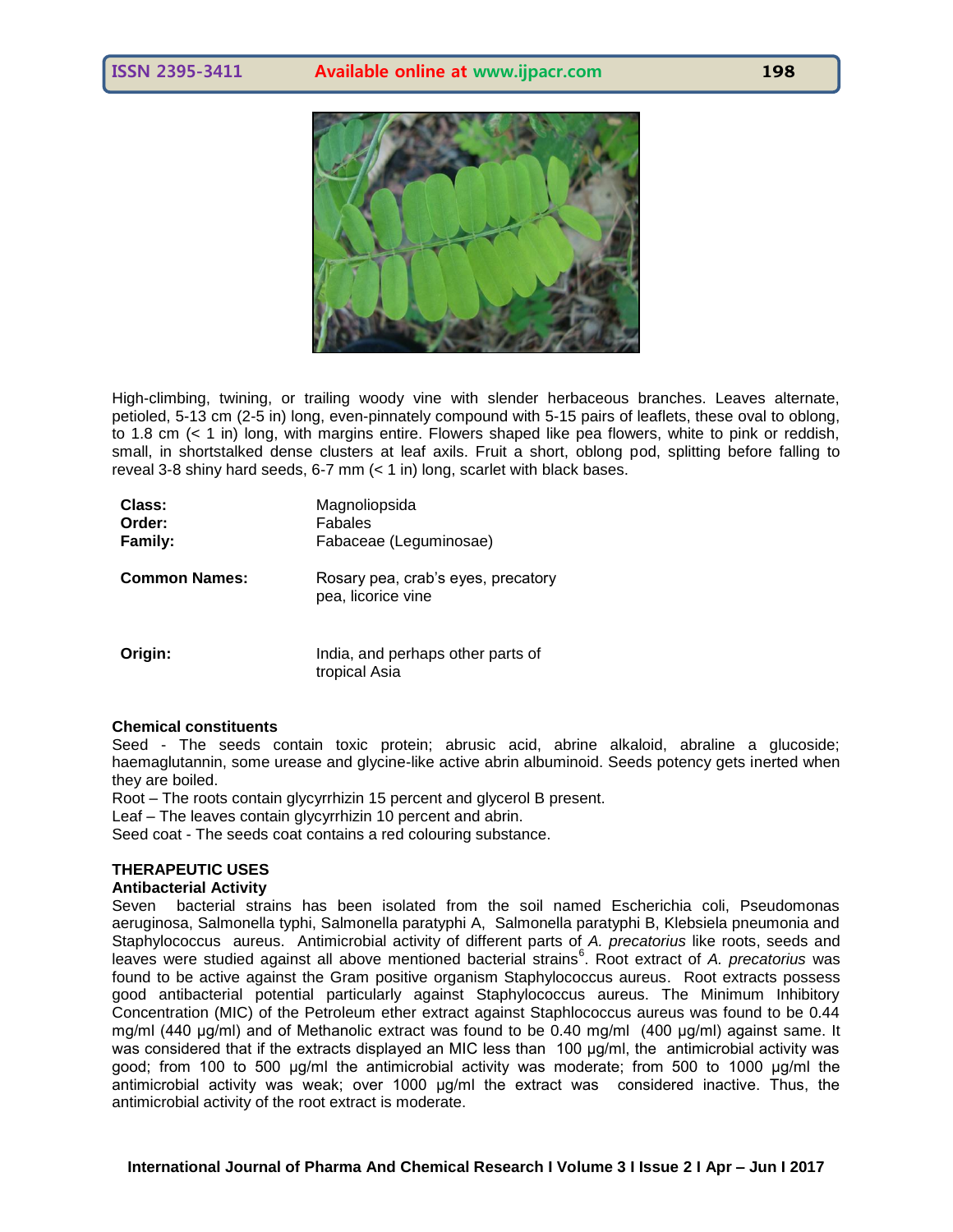# **Diuretic activity**

The diuretic activity was studied in male rats after oral administration of ethanol/water (1:1) extract of the aerial parts at a dose of 250 mg/kg and showed non-significant results. Another study was investigated in Sprague dawley wistar rats induced renal damage when orally administered alcohol (1.6g/kg). The crude extract (200mg/kg) in addition to alcohol for six weeks with normal feeds and water showed decrease significant elevation of potassium, sodium, creatinine and malondialdehyde in serum levels. Histological studies confirmed with structural alterations in renal tubules, glomerular infiltration when compared with chronic inflammatory cells induced renal damage by alcohol. Concurrent administration of same doses of alcohol and seed extract of Abrus precatorius resulted in a suppression of alcohol induced renal injury. Measurement of malondialdehyde level indicated that this effect is related to the attenuation of alcohol induced lipid peroxidation by the seed extract  $(p<0.05)$ . It was concluded that seed extract of Abrus precatorius could protect the kidney against alcohol-induced parenchymal injury<sup>7</sup>.

# **Nephroprotective activity**

Arial parts of aqueous extract were investigated to determine the recovery effect after administration of cisplatin and acetaminophen induced nephrotoxicity on HEK 293. The assay showed that Abrus precatorius had best recovery effect and can be used for the prevention or treatment of renal disorders<sup>8</sup>.

# **Neuroprotective effect**

The neuroprotective effects of petroleum ether extract from aerial parts of Abrus precatorius Linn at different concentration (100 mg/kg and 200 mg/kg) was evaluated in hypoxic neurotoxicity induced rats. The extract at tested doses promoted spatial behavior significantly when compared with hypoxic rats<sup>9</sup>. The extract restored the decreased levels of enzymes such as glutamate, dopamine and acetylcholinesterases, showing neuroprotective effects when given orally.

# **Memory enhancer activity**

Abrus precatorius has been studied in Alzheimer's disease model by identification of glycohistochemically the microglial cells (MGC) activation in autoptic brain samples. Abrus precatorius agglutinin recognizes MGC in the cerebral white matter showed rod-like cells and appear to be particularly dense in those areas proximal to an oligodendroglial cell. Active constitutent lectin from Abrus precatorius plant has been used to histochemically identify the microglial cells activation in autopic brain samples from Alzheimer's disease subjects $^{10}$ .

#### **Anti-diabetic activity**

The anti-diabetic effect of chloroform–methanol extract of *A. precatorius seed* (50mg/kg) was studied in alloxan diabetic rabbits. The percentage reduction of blood glucose was found after treatment with chloroform – methanol extract at different intervals which shows that the chloroform – methanol extract of A. precatorius seed has anti-diabetic properties having Trigoneline similar to that of chlopropamide<sup>11</sup>. Different observation was found in another study on rat model after treated with Ethanol/water (1:1) extract of the aerial parts of *A. precatorius* at a dose of 250 mg/kg which was shown to reduce only 30% blood sugar level.

#### **Bronchodilator activity**

The methanol extract of the leaves of *Abrus precatorius* was evaluated for possible bronchodilator activity by using various *in vivo* and *in vitro* models in guinea pigs. The extract offered a maximum degree of protection of 41.62% which was comparable to that of salbutamol 47.52%. The effect of the methanol extract of the leaf exhibited muscle relaxant activity. The results revealed that the methanol extract produced dose-dependent bronchodilator activity, thus justifying to some extent the traditional use of the .<br>plant *Abrus precatorius* in asthma<sup>12</sup>.

#### **Effect on Neuromuscular**

Some neuromuscular effects of the crude extracts of the leaves of *Abrus precatorius* assessed through ethanol extract. The ethanol extract of leaves inhibits muscle preparations, like toad rectus abdominals and rat diaphragm. The effects were reversible and depending on the contraction<sup>13</sup>.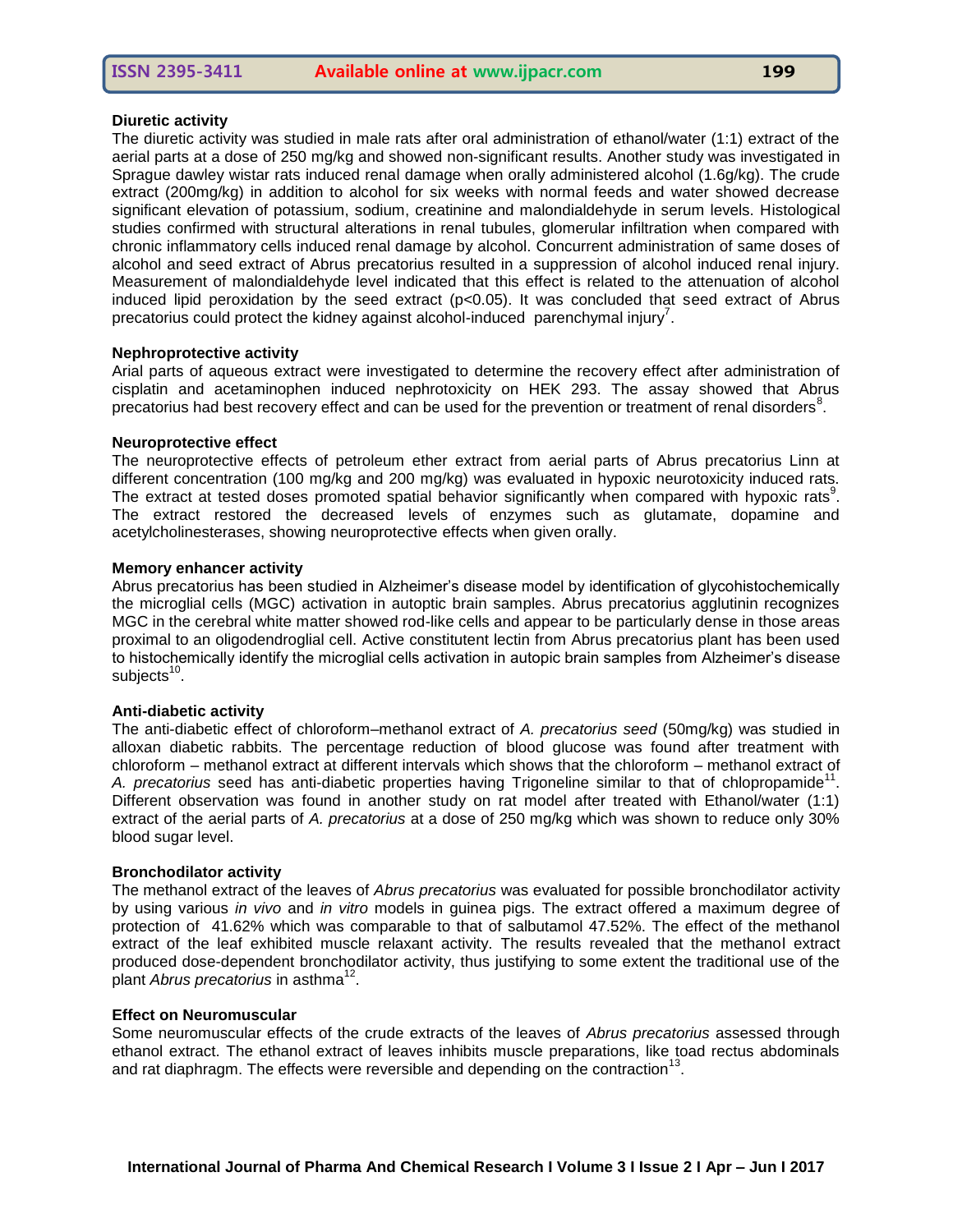#### **Immunomodulating activity**

The immunomodulating activity was done by various researchers and one of the activities reported the effect of abrin on the cellular immune responses in normal and tumor-bearing animals. Natural killer cell activity was enhanced significantly by abrin in both the normal (49.8% cell lysis on day 9) and the tumorbearing group (51.7% cell lysis on day 9), and it was found to be earlier than the control. Antibody dependent cellular and complement mediated cytotoxicity was also enhanced in the abrin treated tumorbearing group on the ninth day (44% cell lysis) as well as 15 day ((27.6% cell lysis) which confirmed the immunomodulatory property of abrin.

# **Anti-oxidant activity**

An ethanol seed extract of *A. precatorius was* evaluated using in-vitro method to determine anti-oxidant activity. Total phenolic compound in ethanol seeds extract of *A. precatorius* was found to be 95 mg/g of extract calculated as gallic acid equivalent (r2=0.9976) and total flavonoids compound was found to be 21 mg/g of extract calculated as rutin equivalent (r2=0.9985). *A. precatorius* seeds ethanol extract possess potent antioxidant activity in different enzymes levels when compared with reference compound butylated .<br>hydroxytoluene (BHT)<sup>14</sup> .

# *In vitro* **cytotoxic activity**

The coarse dried leaf powder was extracted with chloroform and ethanol using soxhlet. HPTLC studies have been evaluated for ethanol extract. Both the extract was screened for in-vitro cytotoxic activity by MTT assay method using human cancer cell lines, (A549) lung cancer, (hepG2) liver cancer, (HCT116) colon cancer, (HeLA) cervical cancer. Doxorubicin was used as a standard. The ethanol extract showed better cytotoxic effect than chloroform extracts against the above mentioned cancer cell lines.

# **Antimicrobial activity**

Methanol extracts exhibited antibacterial activity towards almost all the bacterial microorganisms. The hexane and chloroform extracts of three plants showed less or no antibacterial activity. On the other hand, the methanolic crude extracts showed maximum antibacterial activity on *Klebsilla pneumonia*, followed by *Staphylococcus aureus*, *Streptococcus mitis* and *Micrococus luteus*, respectively. The studied plants were most active against all the bacteria tested. The significant antibacterial activity of the active plant extracts was comparable to the standard antibiotic Streptomycin (10µg/disc).

# **Anticonvulsant activity.**

Ethanol (70%) extract of fresh root, administered intraperitoneally to mice of both sexes at variable dosage levels, was active vs metrazoleinduced convulsions and inactive vs strychnine-induced convulsions. Ethanol/ water (1:1) extract of the aerial parts, administered to mice intraperitoneally at a dose of 500.0 mg/kg, was inactive vs electroshock-induced convulsions<sup>15</sup>.

#### **Antispasmodic activity**

The ethanol (95%) extract of dried leaves, was active on the phrenic nerve-diaphragm of rats against nerve stimulation. The petroleum ether extract, was inactive on rat phrenic nerve-diaphragm against nerve stimulation and direct muscle stimulation and on toad rectus abdominus muscle against AChinduced contractions, respectively<sup>16</sup>. The ethanol/water (1:1) extract of the aerial parts was inactive on guinea pig ileum against ACh- and histamine-induced spasms<sup>16</sup>.

#### **Anti -migraine activity**

Anti-migraine activity of *Abrus precatorius* proved by using male Wister albino rat and frog fundus muscle preparations using Sherrington rotating drum. Muscle contraction effect of petroleum ether and ethyl acetate crude extracts of *Abrus precatorius* performed on both muscle preparations.

# **Anti-depressant activity**

The anti-depressant activity was shown after treatment with ethanol (70%) extract of fresh root of *A. precatorius* on mice of both sexes at variable dosage levels.